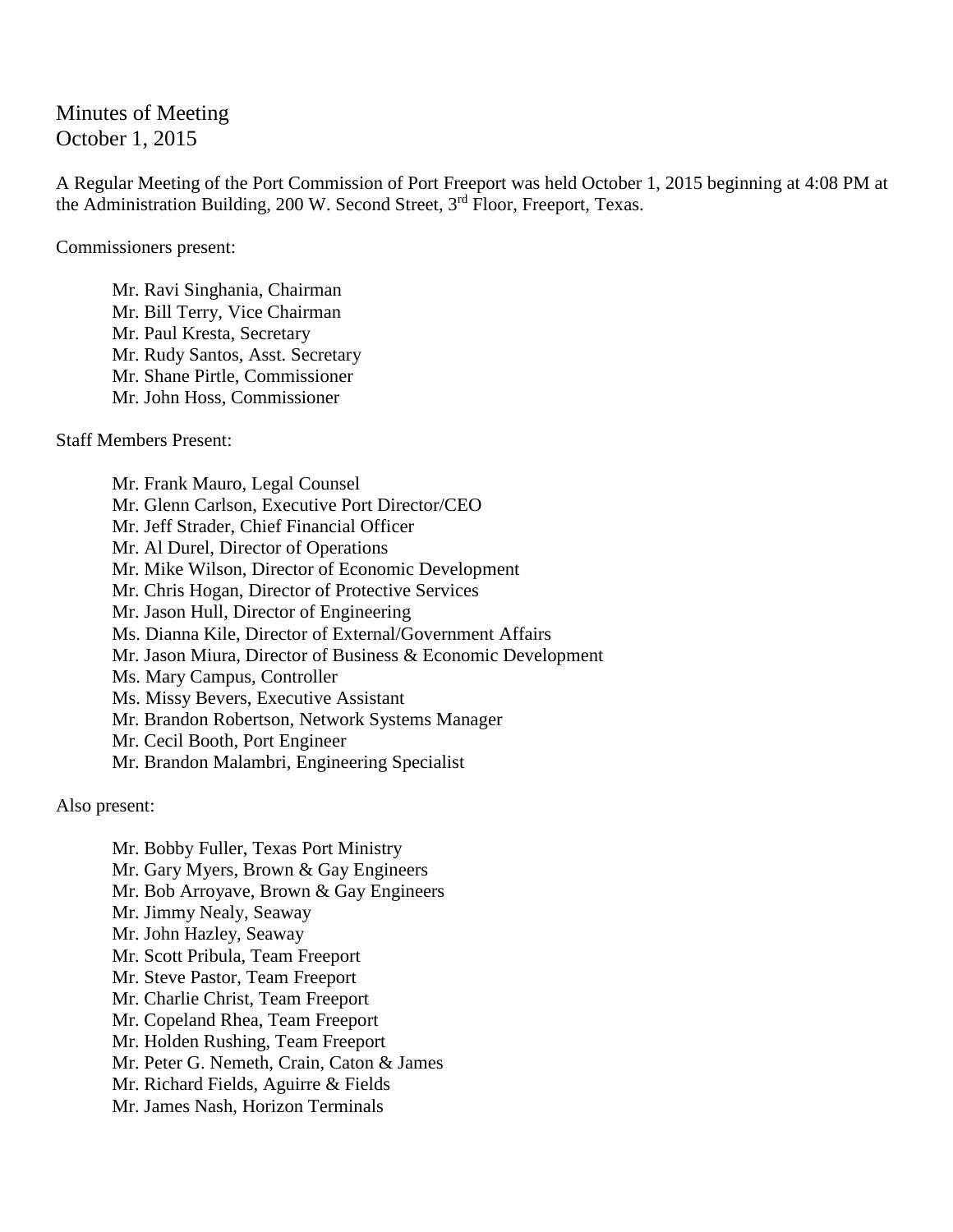- 1. CONVENE OPEN SESSION in accordance with Texas Government Code Section 551.001, et. seq., to review and consider the following:
- 2. Pledge of Allegiance: U.S. Flag & Texas Flag
- 3. Invocation Mr. Bobby Fuller, Texas Port Ministry
- 4. Roll Call.

All members of the Board were present.

5. Approval of minutes from the Regular Meeting held September 10, 2015.

A motion was made by Commissioner Kresta to approve the minutes as presented. The motion was seconded by Commissioner Santos with all Commissioners present voting in favor of the motion.

6. Approval of disbursements for the period August 1-31, 2015:

## PORT FREEPORT OPERATING ACCOUNT EXPENDITURES

|       |                                         |                                                                                                                                                           |            | Purchase |
|-------|-----------------------------------------|-----------------------------------------------------------------------------------------------------------------------------------------------------------|------------|----------|
| Check | To                                      |                                                                                                                                                           |            | Order    |
| No.   |                                         | For                                                                                                                                                       | Amount     | Number   |
| 74369 | BOLTON, BAER & WHITE, LLC               | <b>CIP-OTHER</b>                                                                                                                                          | 10,000.00  | 10979    |
| 74370 | <b>TIME MANAGEMENT</b>                  | <b>LEASE EXPENSE</b>                                                                                                                                      | 2,400.00   | N/A      |
| 74371 | <b>TEI STAFFING</b>                     | <b>CONTRACT LABOR EXPENSE</b>                                                                                                                             | 2,996.61   | N/A      |
| 74372 | OFFICE UNIVERSE, INC.                   | <b>OFFICE SUPPLIES</b>                                                                                                                                    | 80.08      | N/A      |
| 74373 | <b>GULFTEX VENDING</b>                  | <b>OFFICE SUPPLIES</b>                                                                                                                                    | 13.75      | N/A      |
| 74374 | <b>FEDEX</b>                            | CIP- DOCKS- BERTH 5 MOORING PROJECT;<br>CIP- PARCEL 25 ASPHALT PAVING PROJECT;<br><b>POSTAGE &amp; FREIGHT</b>                                            | 38.87      | N/A      |
| 74375 | DONNIE JOE EVANS                        | <b>TELEPHONE</b>                                                                                                                                          | 25.00      | N/A      |
| 74376 | DAVID LOPEZ                             | <b>TELEPHONE</b>                                                                                                                                          | 15.00      | N/A      |
| 74377 | <b>CONSTANTINO MARTINEZ</b>             | <b>TELEPHONE</b>                                                                                                                                          | 15.00      | N/A      |
| 74378 | <b>GULFCOAST PAPER COMPANY</b>          | <b>OFFICE SUPPLIES</b>                                                                                                                                    | 18.60      | N/A      |
| 74379 | <b>PATRICK'S ENTERPRISES</b>            | MAINT & OPERATIONS SUPPLIES; M&R- 2ND<br>ST. ADMINISTRATION BUILDING; M&R-<br>OPERATIONS BUILDING; M&R- SECURITY<br>BUILDING; M&R-WH 51 OFFICE COMPLETION | 589.91     | N/A      |
| 74380 | <b>WASTE MANAGEMENT</b>                 | <b>CONTRACT SERVICES</b>                                                                                                                                  | 369.87     | N/A      |
| 74381 | <b>G&amp;K SERVICES</b>                 | <b>MAINT &amp; OPERATIONS SUPPLIES</b>                                                                                                                    | 382.54     | 10696    |
| 74382 | SORRELL CONSTRUCTION                    | <b>CIP- ROADS- TURNING BASIN ROADS</b>                                                                                                                    | 276,413.23 | 10860    |
| 74383 | STEINBERG & ASSOCIATES                  | FREEPORT HARBOR CHANNEL IMPROVEMENT<br><b>PROJECT</b>                                                                                                     | 7,538.00   | 10858    |
| 74384 | KILLUM PEST CONTROL                     | <b>M&amp;R- BUILDINGS BERTH 7</b>                                                                                                                         | 700.00     | N/A      |
| 74385 | ECONOMIC DEVELOPMENT<br><b>ALLIANCE</b> | <b>COMMUNITY EVENTS- COMMISSIONER</b>                                                                                                                     | 150.00     | N/A      |
| 74386 | <b>BRAZORIA COUNTY SEPTIC</b>           | <b>CONTRACT SERVICES</b>                                                                                                                                  | 1,253.00   | N/A      |
| 74387 | <b>BRAZOSPORT TIRE</b>                  | <b>M&amp;R-VEHICLES</b>                                                                                                                                   | 158.10     | N/A      |
| 74388 | C.F. MCDONALD ELECTRIC                  | CIP- OTHER- ELECTRICAL DISTRIBUTION<br><b>HARDENING PROJECT</b>                                                                                           | 75,546.90  | 10773    |
| 74389 | SPRINT WASTE SERVICES                   | <b>CONTRACT SERVICES</b>                                                                                                                                  | 873.38     | N/A      |
| 74390 | HAGEMEYER NORTH AMERICA                 | <b>MAINT &amp; OPERATIONS SUPPLIES</b>                                                                                                                    | 171.18     | N/A      |
| 74391 | <b>VULCAN MATERIALS</b>                 | M&R-DOCKS BERTH 7- VT; M&R- PARCEL 46                                                                                                                     | 786.50     | N/A      |
| 74392 | <b>VELASCO DRAINAGE DISTRICT</b>        | CIP- DOCKS VELASCO TERMINAL                                                                                                                               | 2,182.50   | N/A      |
| 74393 | <b>DOOLEY TACKABERRY</b>                | <b>SAFETY VEST SUPPLIES</b>                                                                                                                               | 145.50     | N/A      |
| 74394 | AT&T                                    | <b>TELEPHONE</b>                                                                                                                                          | 848.03     | N/A      |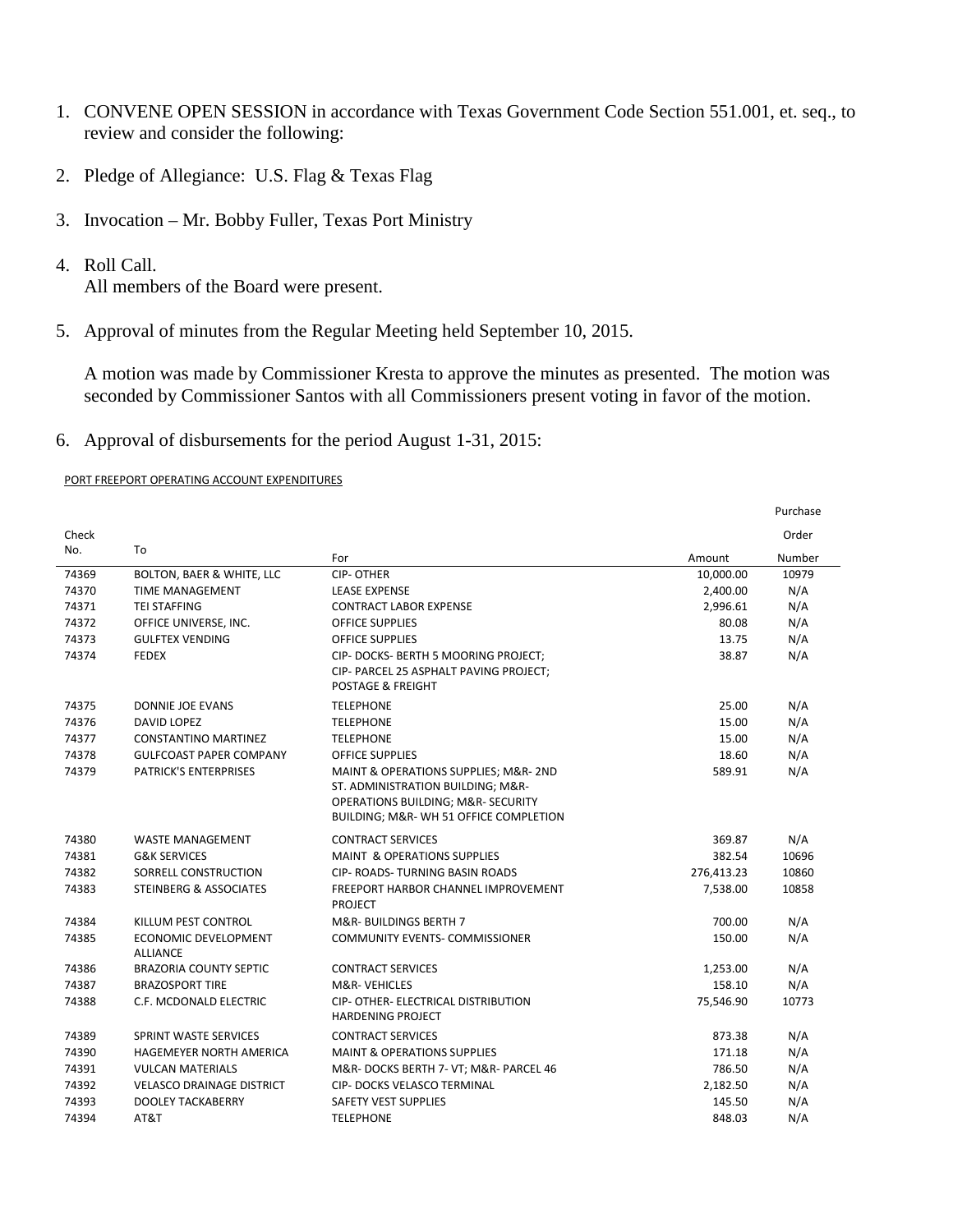| 74395          | <b>MARVIN HOOSER</b>                                               | <b>TELEPHONE</b>                                                                                                                                                                                                                           | 15.00              | N/A          |
|----------------|--------------------------------------------------------------------|--------------------------------------------------------------------------------------------------------------------------------------------------------------------------------------------------------------------------------------------|--------------------|--------------|
| 74396          | DIVER OVERHEAD DOORS                                               | M&R-WAREHOUSE 51                                                                                                                                                                                                                           | 2,125.00           | 10950        |
| 74397          | <b>GRAINGER</b>                                                    | M&R- BERTH 7 CRANE                                                                                                                                                                                                                         | 206.66             | N/A          |
| 74398          | <b>RANDY APARICIO</b>                                              | <b>TELEPHONE</b>                                                                                                                                                                                                                           | 15.00              | N/A          |
| 74399          | <b>COASTAL TRAINING</b><br><b>TECHNOLOGIES</b>                     | <b>TECHNICAL TRAINING</b>                                                                                                                                                                                                                  | 2,424.79           | 10973        |
| 74400          | <b>VERIZON WIRELESS</b>                                            | <b>TELEPHONE</b>                                                                                                                                                                                                                           | 191.95             | N/A          |
| 74401          | DETAIL PRODUCTS, INC.                                              | <b>OFFICE SUPPLIES</b>                                                                                                                                                                                                                     | 145.05             | N/A          |
| 74402          | PAUL A. KRESTA                                                     | TECHNICAL TRAINING- COMMISSIONER                                                                                                                                                                                                           | 1,705.76           | N/A          |
| 74403          | PROGRESSIVE BUSINESS                                               | <b>SUBSCRIPTIONS</b>                                                                                                                                                                                                                       | 299.00             | N/A          |
| 74404          | WOODEN PALLETS, LLC                                                | M&R-PALLETS                                                                                                                                                                                                                                | 3,888.00           | 10965        |
| 74405          | ON HOLD MARKETING WORKS                                            | <b>LEASE EXPENSE</b>                                                                                                                                                                                                                       | 39.00              | N/A          |
| 74406          | JOHN HOSS                                                          | SALES/PROMOTION TRAVEL- COMMISSIONER                                                                                                                                                                                                       | 1,517.73           | N/A          |
| 74407          | MCGRIFF, SEIBELS & WILLIAMS                                        | PREPAID INSURANCE                                                                                                                                                                                                                          | 68,191.50          | N/A          |
| 74408          | <b>JASON HULL</b>                                                  | <b>GOVERNMENTAL RELATIONS; TELEPHONE</b>                                                                                                                                                                                                   | 167.23             | N/A          |
| 74409          | <b>MOFFATT &amp; NICHOL</b>                                        | CIP- DOCKS VELASCO TERMINAL                                                                                                                                                                                                                | 293,857.37         | 10725        |
| 74410          | <b>RELIANT</b>                                                     | <b>ELECTRICITY</b>                                                                                                                                                                                                                         | 64,619.20          | N/A          |
| 74411          | <b>GLENN CARLSON</b>                                               | SALES/PROMOTION TRAVEL; TELEPHONE                                                                                                                                                                                                          | 327.12             | N/A          |
| 74412          | <b>BRUNO PUBLIC AFFAIRS</b>                                        | <b>CONSULTANT FEES OTHER</b>                                                                                                                                                                                                               | 3,125.00           | 10824        |
| 74413          | <b>CENTERPOINT ENERGY</b>                                          | <b>WATER &amp; GAS</b>                                                                                                                                                                                                                     | 23.36              | N/A          |
| 74414          | <b>QUALITY TURF FARMS</b>                                          | M&R-OTHER M&R-MSC LEASE FACILITIES                                                                                                                                                                                                         | 5,888.15           | 10776        |
| 74415          | <b>SUNSTATES SECURITY</b>                                          | <b>SECURITY SERVICE FEES</b>                                                                                                                                                                                                               | 23,107.78          | N/A          |
| 74416          | SERVICE RADIO                                                      | <b>EQUIPMENT</b>                                                                                                                                                                                                                           | 93,082.50          | 10977        |
| 74417          | <b>MSC USA</b>                                                     | SALES/PROMOTION TRAVEL                                                                                                                                                                                                                     | 2,000.00           | 10983        |
| 74418          | <b>AUDRY FULLER</b>                                                | <b>TELEPHONE</b>                                                                                                                                                                                                                           | 15.00              | N/A          |
| 74419          | NICHOLAS MALAMBRI                                                  | CIP- PETE SCHAFF BLVD PAVEMENT PROJECT;<br>CIP- ROADS- TURNING BASIN ROAD; CIP-<br>PARCEL 25 ASPHALT PAVING PROJECT; CIP-<br>PARCEL 19 PHASE II- ASPHALT PAVING<br>PROJECT; CIP- B7 BACKLANDS CONCRETE<br>DEVELOPMENT; TECHNICAL TRAINING; | 233.13             | N/A          |
|                |                                                                    | <b>TELEPHONE</b>                                                                                                                                                                                                                           |                    |              |
| 74420          | DONALD MULLET                                                      | <b>TELEPHONE</b>                                                                                                                                                                                                                           | 25.00              | N/A          |
| 74421          | K.R. ADAMS                                                         | <b>CONSULTANT FEES OTHER</b>                                                                                                                                                                                                               | 500.00             | 10987        |
| 74422          | COAST MARINE & INDUSTRIAL<br><b>SUPPLY</b><br>STEVEN C. WASHINGTON | <b>M&amp;R- SECURITY BOAT</b>                                                                                                                                                                                                              | 828.00             | N/A<br>10911 |
| 74423<br>74424 | <b>WAYPOINT BUSINESS SOLUTIONS</b>                                 | <b>CONSULTANT FEES OTHER</b>                                                                                                                                                                                                               | 2,500.00<br>241.83 | 10966        |
| 74425          | FMF, INC.                                                          | <b>CONSULTANT FEES OTHER</b><br><b>CONTRACT LABOR EXPENSE</b>                                                                                                                                                                              | 6,400.00           | 10895        |
| 74426          | <b>TEI STAFFING</b>                                                | <b>CONTRACT LABOR EXPENSE</b>                                                                                                                                                                                                              | 1,058.08           | N/A          |
| 74427          | BRAZOSPORT TIRE, INC.                                              | M&R-TERMINAL OPERATIONS EQUIPMENT;<br>M&R-VEHICLES                                                                                                                                                                                         | 1,020.25           | N/A          |
| 74428          | <b>JOHNSON SUPPLY</b>                                              | <b>M&amp;R- OPERATIONS BUILDING</b>                                                                                                                                                                                                        | 255.24             | N/A          |
| 74429          | <b>JESSE HIBBETTS</b>                                              | SALES/PROMOTION TRAVEL; AUTOMOBILE<br><b>EXPENSE</b>                                                                                                                                                                                       | 239.92             | N/A          |
| 74430          | <b>GRAINGER</b>                                                    | M&R- BERTH 7 CRANE                                                                                                                                                                                                                         | 1,247.81           | N/A          |
| 74431          | CRAIN, CATON & JAMES                                               | <b>LEGAL FEES</b>                                                                                                                                                                                                                          | 3,810.00           | N/A          |
| 74432          | <b>MAURO &amp; CORDOBA</b>                                         | LEGAL FEES                                                                                                                                                                                                                                 | 2,298.00           | N/A          |
| 74433          | <b>MAURO &amp; CORDOBA</b>                                         | LEGAL FEES                                                                                                                                                                                                                                 | 1,624.50           | N/A          |
| 74434          | MAURO & CORDOBA                                                    | LEGAL FEES                                                                                                                                                                                                                                 | 112.50             | N/A          |
| 74435          | MAURO & CORDOBA                                                    | <b>LEGAL FEES</b>                                                                                                                                                                                                                          | 4,977.50           | N/A          |
| 74436          | MAURO & CORDOBA                                                    | LEGAL FEES                                                                                                                                                                                                                                 | 252.00             | N/A          |
| 74437          | MAURO & CORDOBA                                                    | LEGAL FEES                                                                                                                                                                                                                                 | 1,087.50           | N/A          |
| 74438          | PROTECTION 1 SECURITY<br>SOLUTIONS                                 | <b>BADGE SUPPLIES</b>                                                                                                                                                                                                                      | 854.00             | N/A          |
| 74439          | PRATHER & HARLAN A/C                                               | M&R- BERTH 7 CRANE                                                                                                                                                                                                                         | 2,576.00           | N/A          |
| 74440          | SUBURBAN PROPANE                                                   | FUEL/ OIL- GENERAL                                                                                                                                                                                                                         | 225.72             | 10865        |
| 74441          | <b>QUALITY TURF FARMS</b>                                          | M&R- MSC LEASE FACILITIES; M&R- OTHER                                                                                                                                                                                                      | 5,888.15           | 10776        |
| 74442          | ANGLETON TRACTOR COMPANY                                           | M&R- PARCEL 25                                                                                                                                                                                                                             | 3,295.00           | 10948        |
| 74443          | SUNSTATES SECURITY                                                 | SECURITY SERVICE FEES                                                                                                                                                                                                                      | 24,378.11          | N/A          |
| 74444          | ZPMC NORTH AMERICA                                                 | M&R- BERTH 7 CRANE                                                                                                                                                                                                                         | 4,800.00           | 10916        |
| 74445          | CANON SOLUTIONS AMERICA                                            | M&R- OFFICE EQUIPMENT                                                                                                                                                                                                                      | 622.50             | N/A          |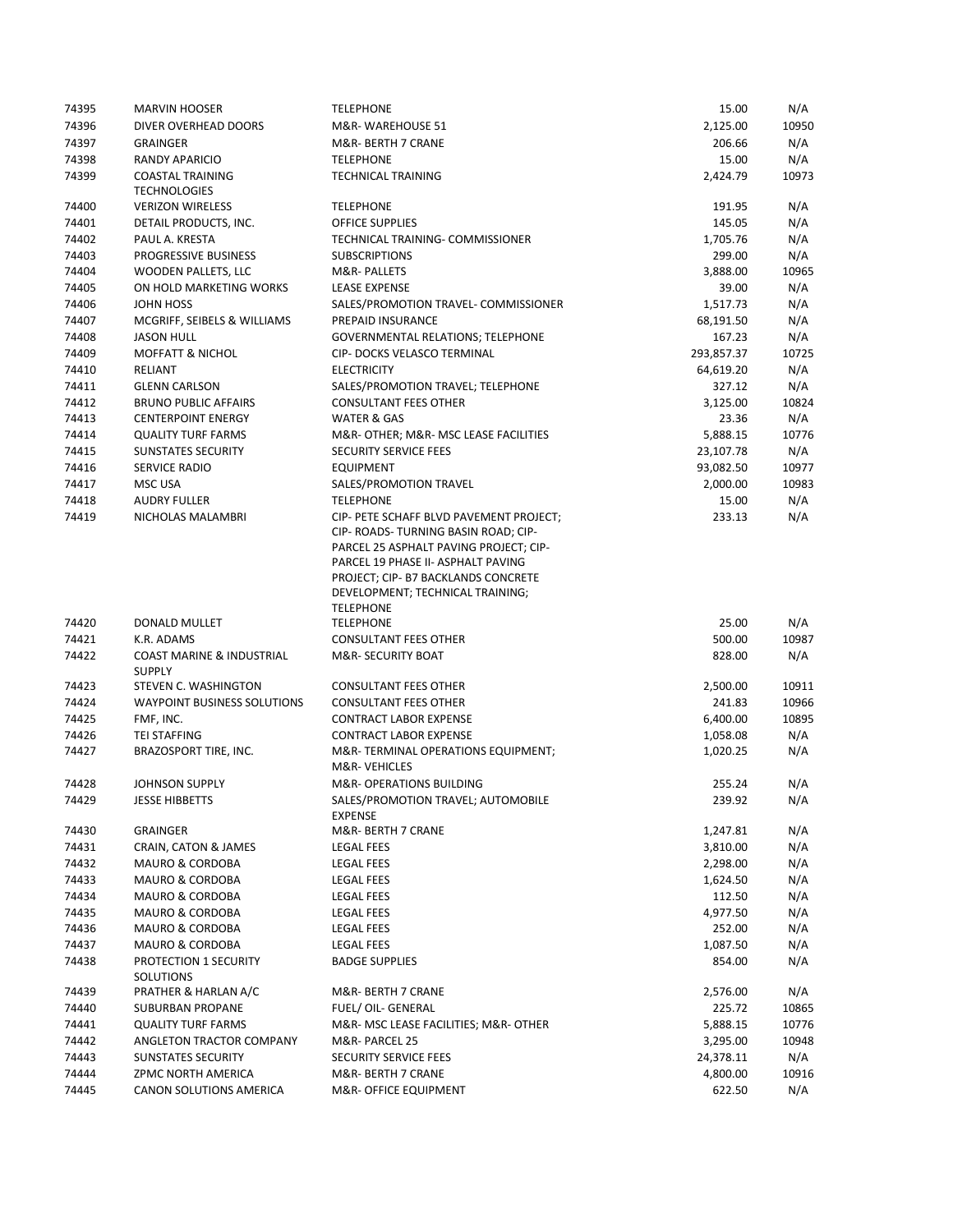| 74446 | <b>CRAWFORD ELECTRIC SUPPLY</b>                 | M&R-TERMINAL OPERATIONS EQUIPMENT;<br>M&R- PARCEL 25; M&R- DOCKS BERTH 7- VT                                             | 4,095.19  | N/A   |
|-------|-------------------------------------------------|--------------------------------------------------------------------------------------------------------------------------|-----------|-------|
| 74447 | <b>CENTERPOINT ENERGY</b>                       | <b>WATER &amp; GAS</b>                                                                                                   | 497.21    | N/A   |
| 74448 | CALDWELL COUNTRY CHEVROLET                      | <b>VEHICLES</b>                                                                                                          | 32,817.00 | 10952 |
| 74449 | WILLIAMS DIESEL, INC.                           | <b>MAINT &amp; OPERATIONS SUPPLIES</b>                                                                                   | 216.63    | N/A   |
| 74450 | SPECIALTIES COMPANY                             | M&R- BERTH 7 CRANE; M&R- DOCKS BERTH 1;<br>M&R-TERMINAL OPERATIONS EQUIPMENT                                             | 249.32    | N/A   |
| 74451 | <b>GULFTEX VENDING</b>                          | <b>OFFICE SUPPLIES</b>                                                                                                   | 250.22    | N/A   |
| 74452 | <b>NANCY STEPHENS</b>                           | <b>TELEPHONE</b>                                                                                                         | 25.00     | N/A   |
| 74453 | <b>GULF COAST PAPER COMPANY</b>                 | <b>OFFICE SUPPLIES</b>                                                                                                   | 637.22    | N/A   |
| 74454 | <b>G&amp;K SERVICES</b>                         | M&R- 2ND ST. ADMINISTRATION BUILDING;<br>M&R- SECURITY BUILDING; MAINT &<br><b>OPERATIONS SUPPLIES</b>                   | 433.39    | 10696 |
| 74455 | LOWE'S                                          | INVENTORY- SPARE PARTS ZPMC CRANE;<br>M&R-VEHICLES M&R- BERTH 7 CRANE;<br>FURNITURE & EQUIPMENT PURCHASE <<br>\$5,000.00 | 1,060.82  | N/A   |
| 74456 | SUPERIOR CLEANING SERVICES                      | <b>CONTRACT SERVICES</b>                                                                                                 | 3,477.00  | 10895 |
| 74457 | <b>MATHESON TRIGAS</b>                          | BERTH 2 FLOODWALL MODIFICATION<br><b>PROJECT</b>                                                                         | 170.35    | N/A   |
| 74458 | SPRINT WASTE SERVICES                           | <b>CONTRACT SERVICES</b>                                                                                                 | 169.12    | N/A   |
| 74459 | HAGEMEYER NORTH AMERICA                         | <b>OFFICE SUPPLIES</b>                                                                                                   | 324.72    | N/A   |
| 74460 | <b>DOOLEY TACKABERRY</b>                        | <b>OFFICE SUPPLIES</b>                                                                                                   | 41.00     | N/A   |
| 74461 | PINKERTON CONSULTING &<br><b>INVESTIGATIONS</b> | <b>EMPLOYMENT RELATED EXPENSE</b>                                                                                        | 119.50    | N/A   |
| 74462 | <b>COMCAST</b>                                  | <b>CONTRACT SERVICES</b>                                                                                                 | 122.55    | N/A   |
| 74463 | BP EQUIPMENT COMPANY                            | M&R- GATE 8 GUARD BUILDING                                                                                               | 1,056.25  | N/A   |
| 74464 | VICKI L. SMITH                                  | <b>TELEPHONE</b>                                                                                                         | 75.00     | N/A   |
| 74465 | <b>BROOKSIDE EQUIPMENT SALES</b>                | M&R-TERMINAL OPERATIONS EQUIPMENT                                                                                        | 350.76    | N/A   |
| 74466 | A-1 COMFORT SYSTEMS                             | M&R-419 EAST BROAD STREET                                                                                                | 485.00    | N/A   |
| 74467 | ANGLETON FLOWER & GIFT SHOP                     | <b>OFFICE SUPPLIES</b>                                                                                                   | 58.00     | N/A   |
| 74468 | <b>RELIANT</b>                                  | <b>ELECTRICITY</b>                                                                                                       | 16.39     | N/A   |
| 74469 | AIRGAS USA                                      | <b>MAINT &amp; OPERATIONS SUPPLIES</b>                                                                                   | 31.09     | N/A   |
| 74470 | MAURO & CORDOBA                                 | <b>LEGAL FEES</b>                                                                                                        | 636.00    | N/A   |
| 74471 | <b>MAURO &amp; CORDOBA</b>                      | <b>LEGAL FEES</b>                                                                                                        | 945.00    | N/A   |
| 74472 | <b>MAURO &amp; CORDOBA</b>                      | <b>LEGAL FEES</b>                                                                                                        | 315.00    | N/A   |
| 74473 | RICOH USA                                       | M&R- OFFICE EQUIPMENT                                                                                                    | 1,046.78  | N/A   |
| 74474 | PROTECTION 1 SECURITY<br><b>SOLUTIONS</b>       | <b>BADGE SUPPLIES</b>                                                                                                    | 592.00    | N/A   |
| 74475 | CANON SOLUTIONS AMERICA                         | M&R- OFFICE EQUIPMENT                                                                                                    | 217.70    | N/A   |
| 74476 | <b>COMCAST</b>                                  | <b>CONTRACT SERVICES</b>                                                                                                 | 2,605.41  | N/A   |
| 74477 | <b>VOGEL AERIAL PRODUCTIONS</b>                 | AD DEVELOPMENT SERVICES                                                                                                  | 2,350.00  | 10980 |
| 74478 | WILLIAM G. FOX                                  | AUTOMOBILE EXPENSE; TELEPHONE;<br>SALES/PROMOTION TRAVEL                                                                 | 249.96    | N/A   |
| 74479 | <b>COMFORT SUITES</b>                           | FREEPORT HARBOR CHANNEL IMPROVEMENT<br><b>PROJECT</b>                                                                    | 162.71    | N/A   |
| 74480 | <b>FAMILY FITNESS</b>                           | <b>GROUP WELLNESS</b>                                                                                                    | 137.88    | N/A   |
| 74481 | <b>BRANDON ROBERTSON</b>                        | AD DEVELOPMENT SERVICES; AUTOMOBILE<br><b>EXPENSE; TELEPHONE</b>                                                         | 173.33    | N/A   |
| 74482 | <b>MORPHOTRUST</b>                              | <b>EMPLOYMENT RELATED EXPENSE</b>                                                                                        | 128.00    | N/A   |
| 74483 | K.R. ADAMS                                      | <b>CONSULTANT FEES OTHER</b>                                                                                             | 1,250.00  | 10897 |
| 74484 | <b>ADHERE CREATIVE</b>                          | AD DEVELOPMENT SERVICES                                                                                                  | 7,492.18  | 10931 |
| 74485 | STEVEN C. WASHINGTON                            | <b>CONSULTANT FEES OTHER</b>                                                                                             | 1,250.00  | 10911 |
| 74486 | VOID                                            | <b>VOID</b>                                                                                                              | VOID      | N/A   |
| 74487 | <b>VOID</b>                                     | <b>VOID</b>                                                                                                              | VOID      | N/A   |
| 74488 | <b>TEI STAFFING</b>                             | <b>CONTRACT LABOR EXPENSE</b>                                                                                            | 1,473.60  | N/A   |
| 74489 | SPECIALTIES COMPANY                             | M&R-TERMINAL OPERATIONS EQUIPMENT                                                                                        | 29.79     | N/A   |
| 74490 | <b>GULFTEX VENDING</b>                          | <b>OFFICE SUPPLIES</b>                                                                                                   | 115.25    | N/A   |
| 74491 | <b>FEDEX</b>                                    | POSTAGE & FREIGHT                                                                                                        | 9.98      | N/A   |
| 74492 | <b>MIKE WILSON</b>                              | SALES/ PROMOTION TRAVEL                                                                                                  | 127.32    | N/A   |
| 74493 | GULF COAST PAPER COMPANY                        | OFFICE SUPPLIES                                                                                                          | 410.76    | N/A   |
| 74494 | <b>G&amp;K SERVICES</b>                         | M&R-2ND ST. ADMINISTRATION BUILDING                                                                                      | 28.60     | 10696 |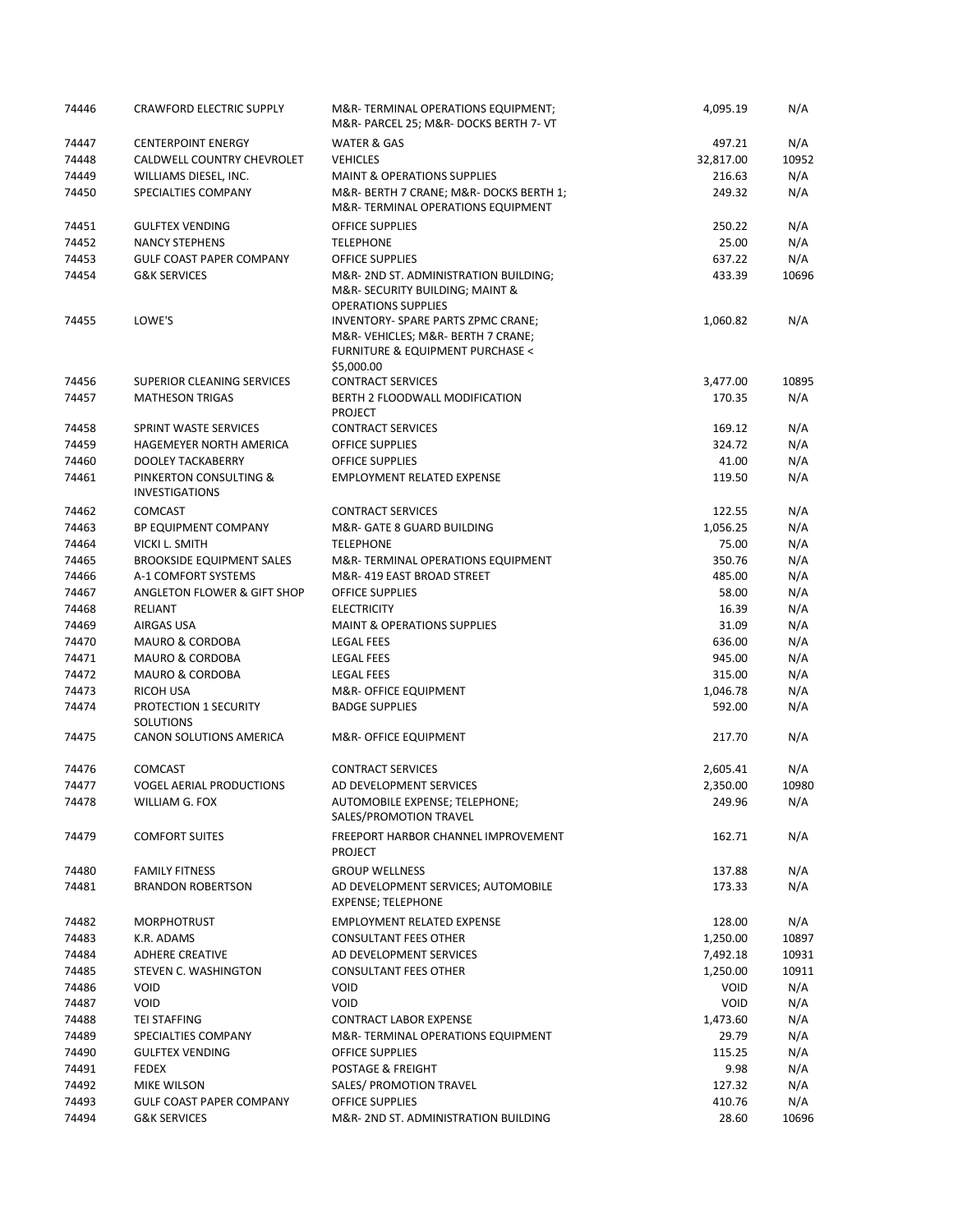| 74495 | <b>GIROUARD'S ACE HARDWARE</b>                        | MAINT & OPERATIONS SUPPLIES; OFFICE<br>SUPPLIES; M&R-TERMINAL OPERATIONS<br>EQUIPMENT; M&R- BERTH 7 CRANE; M&R-<br>419 E. BROAD STREET; M&R- GATE 4; M&R-<br>GATE 14; M&R- T.S. 1; M&R- T.S. SPRINKLER<br>SYSTEM; M&R- DOCKS BERTH 1; M&R- DOCKS<br>BERTH 2; M&R- DOCKS BERTH 5; M&R- DOCKS<br>BERTH 7- VT; M&R- DOLE LEASE FACILITIES;<br>M&R-PARCEL 25 | 987.87    | N/A             |
|-------|-------------------------------------------------------|----------------------------------------------------------------------------------------------------------------------------------------------------------------------------------------------------------------------------------------------------------------------------------------------------------------------------------------------------------|-----------|-----------------|
| 74496 | <b>CULLIGAN WATER SYSTEMS</b>                         | M&R-OPERATIONS BUILDING; M&R-2ND ST.<br>ADMINISTRATION BUILDING; M&R-<br>BUILDINGS BERTH 7; M&R-T.S. 1                                                                                                                                                                                                                                                   | 714.25    | N/A             |
| 74497 | EVCO INDUSTRIAL HARDWARE                              | M&R-TERMINAL OPERATIONS BUILDING;<br>MAINT & OPERATIONS SUPPLIES; M&R-<br><b>BERTH 7 CRANE</b>                                                                                                                                                                                                                                                           | 1,419.39  | N/A             |
| 74498 | UNUM LIFE INSURANCE                                   | <b>GROUP HEALTH &amp; RELATED BENEFITS</b>                                                                                                                                                                                                                                                                                                               | 825.29    | N/A             |
| 74499 | LEO MARTIN CHEVROLET                                  | M&R-VEHICLES                                                                                                                                                                                                                                                                                                                                             | 1,366.52  | 10987           |
| 74500 | <b>BRAZORIA CHAMBER OF</b><br><b>COMMERCE</b>         | DUES & MEMBERSHIPS- ADMINISTRATION                                                                                                                                                                                                                                                                                                                       | 240.00    | N/A             |
| 74501 | AT&T                                                  | <b>TELEPHONE</b>                                                                                                                                                                                                                                                                                                                                         | 133.62    | N/A             |
| 74502 | AT&T                                                  | <b>TELEPHONE</b>                                                                                                                                                                                                                                                                                                                                         | 103.46    | N/A             |
| 74503 | ELIZABETH SARDELICH, LPC.                             | <b>EMPLOYEMENT RELATED EXPENSE</b>                                                                                                                                                                                                                                                                                                                       | 300.00    | N/A             |
| 74504 | IFM EFECTOR, INC.                                     | M&R- BERTH 7 CRANE                                                                                                                                                                                                                                                                                                                                       | 598.11    | N/A             |
| 74505 | WHOLESALE ELECTRIC SUPPLY                             | M&R- DOLE LEASE FACILITIES                                                                                                                                                                                                                                                                                                                               | 53.25     | N/A             |
| 74506 | <b>COMCAST</b>                                        | <b>CONTRACT SERVICES</b>                                                                                                                                                                                                                                                                                                                                 | 214.22    | N/A             |
| 74507 | <b>INTEGRATED ARCHITECTURE &amp;</b><br><b>DESIGN</b> | <b>CIP- NEW ADMINISTRATION BUILDING</b>                                                                                                                                                                                                                                                                                                                  | 5,114.00  | 10605           |
| 74508 | THE LINCOLN NATIONAL LIFE                             | <b>GROUP HEALTH &amp; RELATED BENEFITS</b>                                                                                                                                                                                                                                                                                                               | 725.09    | N/A             |
| 74509 | <b>QUILL CORPORATION</b>                              | <b>OFFICE SUPPLIES</b>                                                                                                                                                                                                                                                                                                                                   | 635.17    | N/A             |
| 74510 | DARLENE WINKLER                                       | ADVERTISING- INDUSTRY; COMMUNITY<br><b>EVENTS</b>                                                                                                                                                                                                                                                                                                        | 88.98     | N/A             |
| 74511 | <b>GREATER 288 PARTNERSHIP</b>                        | DUES & MEMBERSHIPS- ADMINISTRATION                                                                                                                                                                                                                                                                                                                       | 500.00    | N/A             |
| 74512 | AT&T                                                  | <b>TELEPHONE</b>                                                                                                                                                                                                                                                                                                                                         | 286.34    | N/A             |
| 74513 | PBK, INC.                                             | CIP- EOC- CUSTOMS & BORDER PROTECTION;<br>CIP- T.S. 2 DEMOLITION PROJECT                                                                                                                                                                                                                                                                                 | 80,330.40 | 10957;<br>10909 |
| 74514 | SHOPPA'S FARM SUPPLY                                  | M&R-TERMINAL OPERATIONS EQUIPMENT                                                                                                                                                                                                                                                                                                                        | 11.04     | N/A             |
| 74515 | AIRGAS USA                                            | <b>MAINT &amp; OPERATIONS SUPPLIES</b>                                                                                                                                                                                                                                                                                                                   | 52.29     | N/A             |
| 74516 | MAURO & CORDOBA                                       | <b>LEGAL FEES</b>                                                                                                                                                                                                                                                                                                                                        | 90.00     | N/A             |
| 74517 | <b>MAURO &amp; CORDOBA</b>                            | LEGAL FEES                                                                                                                                                                                                                                                                                                                                               | 1,221.00  | N/A             |
| 74518 | MAURO & CORDOBA                                       | LEGAL FEES                                                                                                                                                                                                                                                                                                                                               | 45.00     | N/A             |
| 74519 | <b>MAURO &amp; CORDOBA</b>                            | <b>LEGAL FEES</b>                                                                                                                                                                                                                                                                                                                                        | 5,136.10  | N/A             |
| 74520 | <b>MAURO &amp; CORDOBA</b>                            | LEGAL FEES                                                                                                                                                                                                                                                                                                                                               | 88.50     | N/A             |
| 74521 | <b>MAURO &amp; CORDOBA</b>                            | <b>LEGAL FEES</b>                                                                                                                                                                                                                                                                                                                                        | 90.00     | N/A             |
| 74522 | MAURO & CORDOBA                                       | <b>LEGAL FEES</b>                                                                                                                                                                                                                                                                                                                                        | 30.39     | N/A             |
| 74523 | MAURO & CORDOBA                                       | LEGAL FEES                                                                                                                                                                                                                                                                                                                                               | 592.50    | N/A             |
| 74524 | <b>MAURO &amp; CORDOBA</b>                            | LEGAL FEES                                                                                                                                                                                                                                                                                                                                               | 627.00    | N/A             |
| 74525 | <b>MAURO &amp; CORDOBA</b>                            | LEGAL FEES                                                                                                                                                                                                                                                                                                                                               | 655.50    | N/A             |
| 74526 | MAURO & CORDOBA                                       | LEGAL FEES                                                                                                                                                                                                                                                                                                                                               | 220.50    | N/A             |
| 74527 | MAURO & CORDOBA                                       | <b>LEGAL FEES</b>                                                                                                                                                                                                                                                                                                                                        | 2,367.00  | N/A             |
| 74528 | <b>MAURO &amp; CORDOBA</b>                            | LEGAL FEES                                                                                                                                                                                                                                                                                                                                               | 45.00     | N/A             |
| 74529 | <b>MAURO &amp; CORDOBA</b>                            | <b>LEGAL FEES</b>                                                                                                                                                                                                                                                                                                                                        | 90.00     | N/A             |
| 74530 | <b>GLENN CARLSON</b>                                  | SALES/ PROMOTION TRAVEL;<br><b>GOVERNMENTAL RELATIONS; TELEPHONE</b>                                                                                                                                                                                                                                                                                     | 264.75    | N/A             |
| 74531 | <b>ENERGIA RESOURCES</b>                              | INVENTORY- SPARE PARTS ZPMC CRANE;<br>M&R-WAREHOUSE M&R- PARCEL 25; M&R-<br><b>BERTH 7 CRANE</b>                                                                                                                                                                                                                                                         | 694.00    | N/A             |
| 74532 | NEWSPAPERS IN EDUCATION                               | ADVERTISING- COMMUNITY                                                                                                                                                                                                                                                                                                                                   | 500.00    | N/A             |
| 74533 | <b>SUNSTATES SECURITY</b>                             | SECURITY SERVICE FEES                                                                                                                                                                                                                                                                                                                                    | 23,116.63 | N/A             |
| 74534 | <b>BROWN &amp; GAY ENGINEERS</b>                      | CIP- BACKLANDS CONCRETE PAVING PROJECT                                                                                                                                                                                                                                                                                                                   | 20,481.67 | 10709           |
| 74535 | PARADIGM CONSULTANTS                                  | CIP- DOCKS VELASCO TERMINAL                                                                                                                                                                                                                                                                                                                              | 2,652.70  | 10842           |
| 74536 | SERVICE RADIO                                         | M&R-SECURITY EQUIPMENT; EQUIPMENT                                                                                                                                                                                                                                                                                                                        | 94,305.75 | 10977           |
| 74537 | BAY AREA FIRE AND SAFETY                              | M&R-WH 51 SPRINKLER SYSTEM; M&R-T.S.<br>SPRINKLER SYSTEM                                                                                                                                                                                                                                                                                                 | 3,600.00  | 10951           |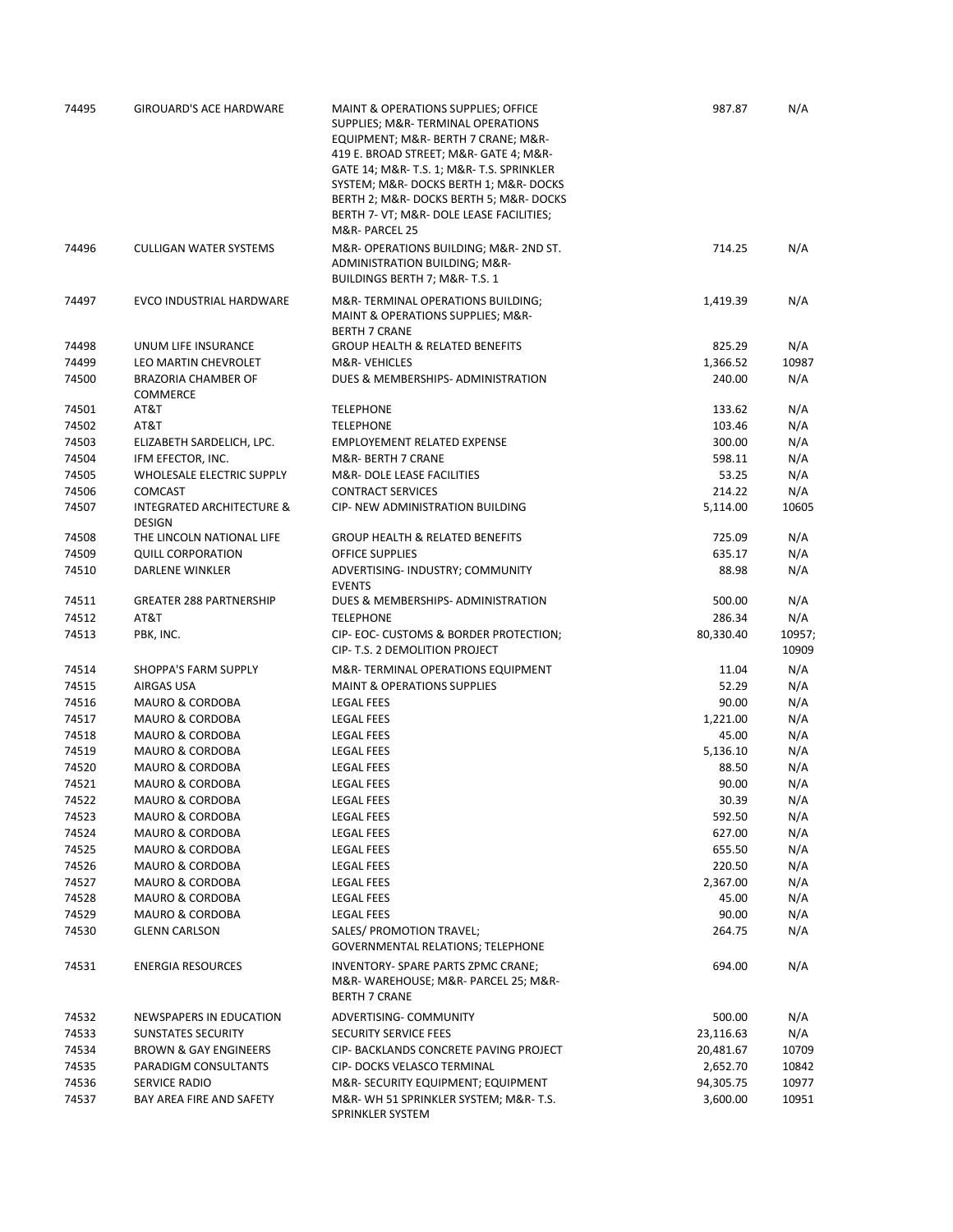| 74538 | IPL, LLC                               | <b>INVENTORY- SPARE PARTS ZPMC CRANE</b>   | 26,424.00  | 10818 |
|-------|----------------------------------------|--------------------------------------------|------------|-------|
| 74539 | <b>FREESE &amp; NICHOLS</b>            | CIP- PARCEL RAIL DEVELOPMENT PROJECT;      | 124,318.66 | 10847 |
|       |                                        | CIP- PARCEL 14 PHASE III ASPHALT PAVING    |            |       |
|       |                                        | PROJECT; CIP- PARCEL 19 PHASE II ASPHALT   |            |       |
|       |                                        | PAVING PROJECT                             |            |       |
| 74540 | BAY AREA FIRE AND SAFETY               | M&R-WH 51 SPRINKLER SYSTEM; M&R-T.S.       | 1,420.00   | 10888 |
|       |                                        | SPRINKLER SYSTEM                           |            |       |
| 74541 | <b>ABBEY JOHNSON</b>                   | ADVERTISING- INDUSTRY; COMMUNITY           | 33.58      | N/A   |
|       |                                        | <b>EVENTS</b>                              |            |       |
| 74542 | <b>CHARLES B. MCFARLAND</b>            | <b>LEGAL FEES</b>                          | 5,200.00   | N/A   |
| 74543 | <b>ARCHIVE SUPPLIES</b>                | <b>OFFICE SUPPLIES</b>                     | 948.84     | N/A   |
| 74544 | <b>SWEEPING TEXAS</b>                  | M&R-DOCKS BERTH 7-VT                       | 700.00     | N/A   |
| 74545 | HONEY BAKED HAM & CAFÉ                 | <b>GOVERNMENTAL RELATIONS</b>              | 345.58     | N/A   |
| 74546 | <b>CITY OF FREEPORT</b>                | <b>LEASE EXPENSE</b>                       | 10,000.00  | N/A   |
| 74547 | <b>CITY OF FREEPORT</b>                | <b>WATER &amp; GAS</b>                     | 56.04      | N/A   |
| 74548 | <b>CITY OF FREEPORT</b>                | <b>WATER &amp; GAS</b>                     | 9,806.98   | N/A   |
| 74549 | <b>CITY OF FREEPORT</b>                | <b>WATER &amp; GAS</b>                     | 15.48      | N/A   |
| 74550 | <b>CITY OF FREEPORT</b>                | <b>WATER &amp; GAS</b>                     | 43.32      | N/A   |
| 74551 | <b>CITY OF FREEPORT</b>                | <b>WATER &amp; GAS</b>                     | 231.71     | N/A   |
| 74552 | <b>CITY OF FREEPORT</b>                | <b>WATER &amp; GAS</b>                     | 15.48      | N/A   |
| 74553 | <b>TEI STAFFING</b>                    | <b>CONTRACT LABOR EXPENSE</b>              | 1,606.40   | N/A   |
| 74554 | <b>FEDEX</b>                           | POSTAGE & FREIGHT; CIP- DOCKS- BERTH 5     | 28.31      | N/A   |
|       |                                        | <b>MOORING PROJECT</b>                     |            |       |
| 74555 | RODNEY BLACKSTOCK                      | INS. CLAIMS- VISION- DEPENDENT             | 45.00      | N/A   |
| 74556 | <b>GULF COAST PAPER COMPANY</b>        | <b>OFFICE SUPPLIES</b>                     | 106.68     | N/A   |
| 74557 | <b>G&amp;K SERVICES</b>                | <b>OFFICE SUPPLIES</b>                     | 203.65     | N/A   |
| 74558 | <b>READY REFRESH</b>                   | <b>OFFICE SUPPLIES</b>                     | 187.14     | N/A   |
| 74559 | SPRINT WASTE SERVICES                  | <b>CONTRACT SERVICES</b>                   | 391.69     | N/A   |
| 74560 | STROUHAL TIRE COMPANY                  | M&R-TERMINAL OPERATIONS EQUIPMENT          | 961.00     | N/A   |
| 74561 | <b>TURNKEY ELECTRIC</b>                | M&R- T.S. 3; M&R- PARCEL 25                | 9,303.00   | N/A   |
| 74562 | <b>DOOLEY TACKABERRY</b>               | <b>SAFETY VEST SUPPLIES</b>                | 1,049.75   | 10954 |
| 74563 | SHRED IT HOUSTON                       | <b>OFFICE SUPPLIES</b>                     | 125.59     | N/A   |
| 74564 | ELIZABETH SARDELICH                    | <b>EMPLOYMENT RELATED EXPENSE</b>          | 150.00     | N/A   |
| 74565 | <b>BANK OF NEW YORK MELLON</b>         | 2006 BOND & INTEREST FEES                  | 750.00     | N/A   |
| 74566 | <b>SUN COAST RESOURCES</b>             | FUEL/OIL- GENERAL                          | 2,872.10   | 10990 |
| 74567 | <b>COMCAST</b>                         | <b>CONTRACT SERVICES</b>                   | 149.76     | N/A   |
| 74568 | AT&T                                   | <b>TELEPHONE</b>                           | 470.08     | N/A   |
| 74569 | <b>BEN WESTERLIN</b>                   | <b>FLEXIBLE SPENDING EMPLOYEE</b>          | 88.00      | N/A   |
|       |                                        | REIMBURSEMENT                              |            |       |
| 74570 | <b>SUN LIFE &amp; HEALTH INSURANCE</b> | <b>GROUP HEALTH &amp; RELATED BENEFITS</b> | 895.04     | N/A   |
| 74571 | AT&T                                   | <b>TELEPHONE</b>                           | 461.44     | N/A   |
| 74572 | <b>VICKI L. SMITH</b>                  | <b>FLEXIBLE SPENDING EMPLOYEE</b>          | 70.00      | N/A   |
|       |                                        | REIMBURSEMENT                              |            |       |
| 74573 | AAA ASPHALT PAVING                     | CIP- PARCEL 25 ASPHALT PAVING PROJECT      | 277,429.30 | 10826 |
| 74574 | <b>MOTOROLA SOLUTIONS</b>              | <b>EQUIPMENT</b>                           | 111,365.55 | 10978 |
| 74575 | DUPONT SUSTAINABLE SOLUTIONS           | <b>TECHNICAL TRAINING</b>                  | 2,473.99   | 10973 |
| 74576 | MCGRIFF SEIBELS & WILLIAMS             | PREPAID INSURANCE; INSURANCE EXPENSE       | 827.27     | N/A   |
| 74577 | ANGLETON FLOWER & GIFT SHOP            | OFFICE SUPPLIES                            | 47.50      | N/A   |
| 74578 | <b>BLANK ROME LLP</b>                  | <b>LEGAL FEES</b>                          | 47,553.50  | N/A   |
| 74579 | RELIANT                                | <b>ELECTRICITY</b>                         | 7,758.17   | N/A   |
| 74580 | <b>BLUECROSS BLUESHIELD OF TEXAS</b>   | <b>GROUP HEALTH &amp; RELATED BENEFITS</b> | 35,365.23  | N/A   |
| 74581 | <b>WELLS FARGO</b>                     | SALES/ PROMOTION TRAVEL;                   | 8,947.35   | N/A   |
|       |                                        | GOVERNMENTAL RELATIONS; TECHNICAL          |            |       |
|       |                                        | TRAINING; OFFICE SUPPLIES; TELEPHONE;      |            |       |
|       |                                        | SUBSCRIPTIONS; FURNITURE & EQUIPMENT       |            |       |
|       |                                        | PURCHASE < \$5,000.00; M&R- TERMINAL       |            |       |
|       |                                        | OPERATIONS EQUIPMENT; M&R-VEHICLES         |            |       |
|       |                                        | M&R- GATE 4; M&R- PARCEL 25                |            |       |
| 74582 | WILLIAM G. FOX                         | SALES/ PROMOTION TRAVEL                    | 81.32      | N/A   |
| 74583 | SUNSTATES SECURITY                     | <b>SECURITY SERVICE FEES</b>               | 23,720.44  | N/A   |
| 74584 | <b>COMMUNITY FOUNDATION OF</b>         | COMMUNITY DONATION                         | 400.00     | N/A   |
|       | <b>BRAZORIA COUNTY</b>                 |                                            |            |       |
| 74585 | FMF INCORPORATED                       | <b>CONTRACT LABOR EXPENSE</b>              | 6,400.00   | 10895 |
| 74586 | ABB, INC. MARINE & PORTS               | M&R- BERTH 7 CRANE                         | 2,321.08   | 10938 |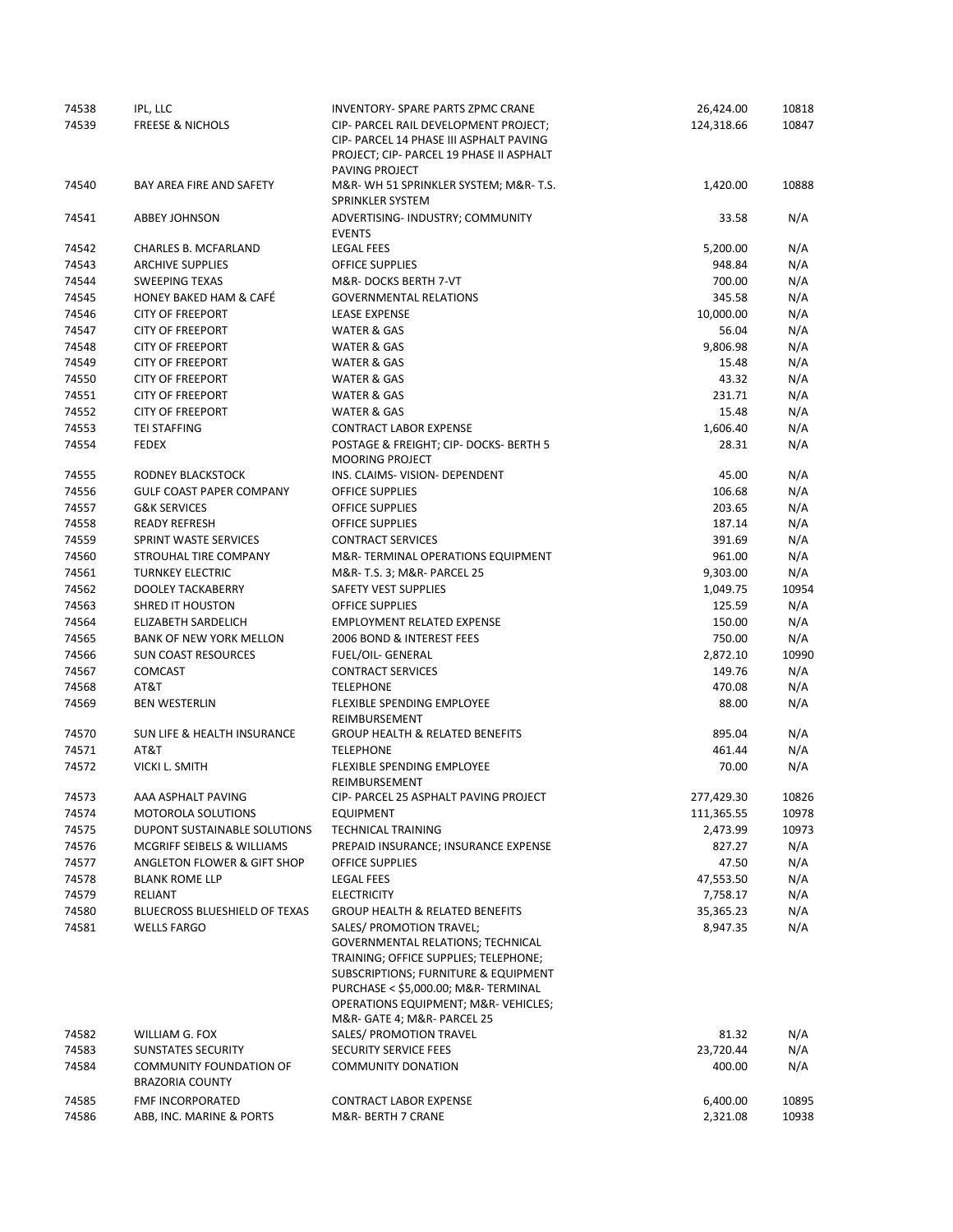| 74587 | <b>KELLY'S CONTRACTING</b>                             | M&R-WAREHOUSE 51                                                                                        | 11,810.00    | 10963           |
|-------|--------------------------------------------------------|---------------------------------------------------------------------------------------------------------|--------------|-----------------|
| 74588 | <b>SERVICE RADIO</b>                                   | MAINT & OPERATIONS SUPPLIES; M&R-<br><b>BERTH 7 CRANE</b>                                               | 101.25       | N/A             |
| 74589 | <b>TEXAS STERLING CONSTRUCTION</b>                     | CIP- B7 BACKLANDS CONCRETE<br><b>DEVELOPMENT</b>                                                        | 1,095,516.68 | 10759           |
| 74590 | PORTS AMERICA                                          | <b>INCIDENTAL SERVICE FEES</b>                                                                          | 1,110.00     | N/A             |
| 74591 | <b>TEREX MHPS</b>                                      | M&R-CRANE                                                                                               | 649.57       | N/A             |
| 74592 | <b>FREESE &amp; NICHOLS</b>                            | <b>BERTH 2 FLOODWALL MODIFICATION</b><br><b>PROJECT</b>                                                 | 3,497.96     | 10851           |
| 74593 | HDR, INC.                                              | <b>FREEPORT HARBOR CHANNEL IMPROVEMENT</b><br>PROJECT; BERTH 2 FLOODWALL<br><b>MODIFICATION PROJECT</b> | 53,133.70    | 10852;<br>10933 |
| 74594 | <b>SOIL WORKS</b>                                      | M&R-PARCEL 25                                                                                           | 10,696.00    | 10989           |
| 74595 | <b>CALLIE COLSTON</b>                                  | <b>COMMUNITY EVENTS</b>                                                                                 | 72.42        | N/A             |
| 74596 | <b>JUNIOR ACHIEVEMENT OF</b><br><b>BRAZORIA COUNTY</b> | <b>COMMUNITY EVENTS</b>                                                                                 | 1,000.00     | N/A             |
| 74597 | THE GLOBAL EVENT TEAM                                  | TECHNICAL TRAINING- COMMISSIONER                                                                        | 1,500.00     | N/A             |
| 74598 | <b>VOID</b>                                            | VOID                                                                                                    | <b>VOID</b>  | N/A             |
| 74599 | CALDWELL COUNTRY CHEVROLET                             | VEHICLES; GAIN ON FIXED ASSET DISPOSITION                                                               | 22,492.00    | 10952           |
| 74600 | THE GLOBAL EVENT TEAM                                  | TECHNICAL TRAINING- COMMISSIONER                                                                        | 3,500.00     | N/A             |
| 51091 | <b>BILL J TERRY</b>                                    | <b>COMMISSION FEES- SEPTEMBER</b>                                                                       | 865.00       | N/A             |
| 51092 | PAUL A. KRESTA                                         | <b>COMMISSION FEES- SEPTEMBER</b>                                                                       | 895.00       | N/A             |
| 51093 | JOHN HOSS                                              | <b>COMMISSION FEES- SEPTEMBER</b>                                                                       | 865.00       | N/A             |
| 51094 | <b>SHANE PIRTLE</b>                                    | <b>COMMISSION FEES- SEPTEMBER</b>                                                                       | 865.00       | N/A             |
| 51095 | <b>RUDY SANTOS</b>                                     | <b>COMMISSION FEES- SEPTEMBER</b>                                                                       | 865.00       | N/A             |
| 51096 | RAVI K. SINGHANIA                                      | <b>COMMISSION FEES- SEPTEMBER</b>                                                                       | 920.00       | N/A             |

## PORT FREEPORT OPERATIONS ACCOUNT EXPENDITURES

|       |    |     |        | Purchase |
|-------|----|-----|--------|----------|
| Check |    |     |        | Order    |
| No.   | То | For | Amount | Number   |
| NA    |    |     |        |          |

### PORT FREEPORT WIRE TRANSFERS

|          |                                                          |                                                              |                                                                              |            | Purchase  |
|----------|----------------------------------------------------------|--------------------------------------------------------------|------------------------------------------------------------------------------|------------|-----------|
| Document |                                                          |                                                              |                                                                              |            | Order     |
| No.      | To                                                       | For                                                          | Account                                                                      | Amount     | Number    |
| 5092     | <b>TEXPOOL CAPITAL NOTE DEBT</b><br><b>SERVICE</b>       | TRANSFER TO CAPITAL LEASE DEBT SERVICE                       | <b>TEXPOOL</b><br><b>PORT</b><br><b>OPERATIONS</b><br><b>ACCOUNT</b>         | 132,911.70 | <b>NA</b> |
| 5093     | <b>TEXPOOL 2013A SERIES DEBT</b><br><b>SERVICE</b>       | TRANSFER TO 2013A SENIOR LIEN DEBT<br><b>SERVICE FUND</b>    | <b>TEXAS GULF</b><br><b>BANK PORT</b><br><b>OPERATIONS</b><br><b>ACCOUNT</b> | 232,255.00 | <b>NA</b> |
| 5094     | TEXPOOL I&S - 2006 SERIES                                | <b>TRANSFER TO I&amp;S</b>                                   | <b>TEXAS GULF</b><br><b>BANK PORT</b><br><b>OPERATIONS</b><br><b>ACCOUNT</b> | 246,068.85 | <b>NA</b> |
| 5095     | <b>TEXAS GULF BANK PAYROLL</b><br><b>ACCOUNT</b>         | TRANSFER FOR PAYROLL 8/06/2015                               | <b>TEXAS GULF</b><br><b>BANK PORT</b><br><b>OPERATIONS</b><br><b>ACCOUNT</b> | 107,932.56 | <b>NA</b> |
| 5096     | <b>MASS MUTUAL RETIREMENT</b>                            | TRANSFER OF EMPLOYEE RETIREMENT PLAN<br><b>LOAN PAYMENTS</b> | <b>TEXAS GULF</b><br><b>BANK</b><br>PAYROLL<br><b>ACCOUNT</b>                | 1,238.82   | <b>NA</b> |
| 5097     | <b>TEXAS GULF BANK PORT</b><br><b>OPERATIONS ACCOUNT</b> | <b>TRANSFER FOR ACCOUNTS PAYABLE</b>                         | <b>TEXPOOL</b><br><b>PORT</b><br><b>OPERATIONS</b><br><b>ACCOUNT</b>         | 800,000.00 | <b>NA</b> |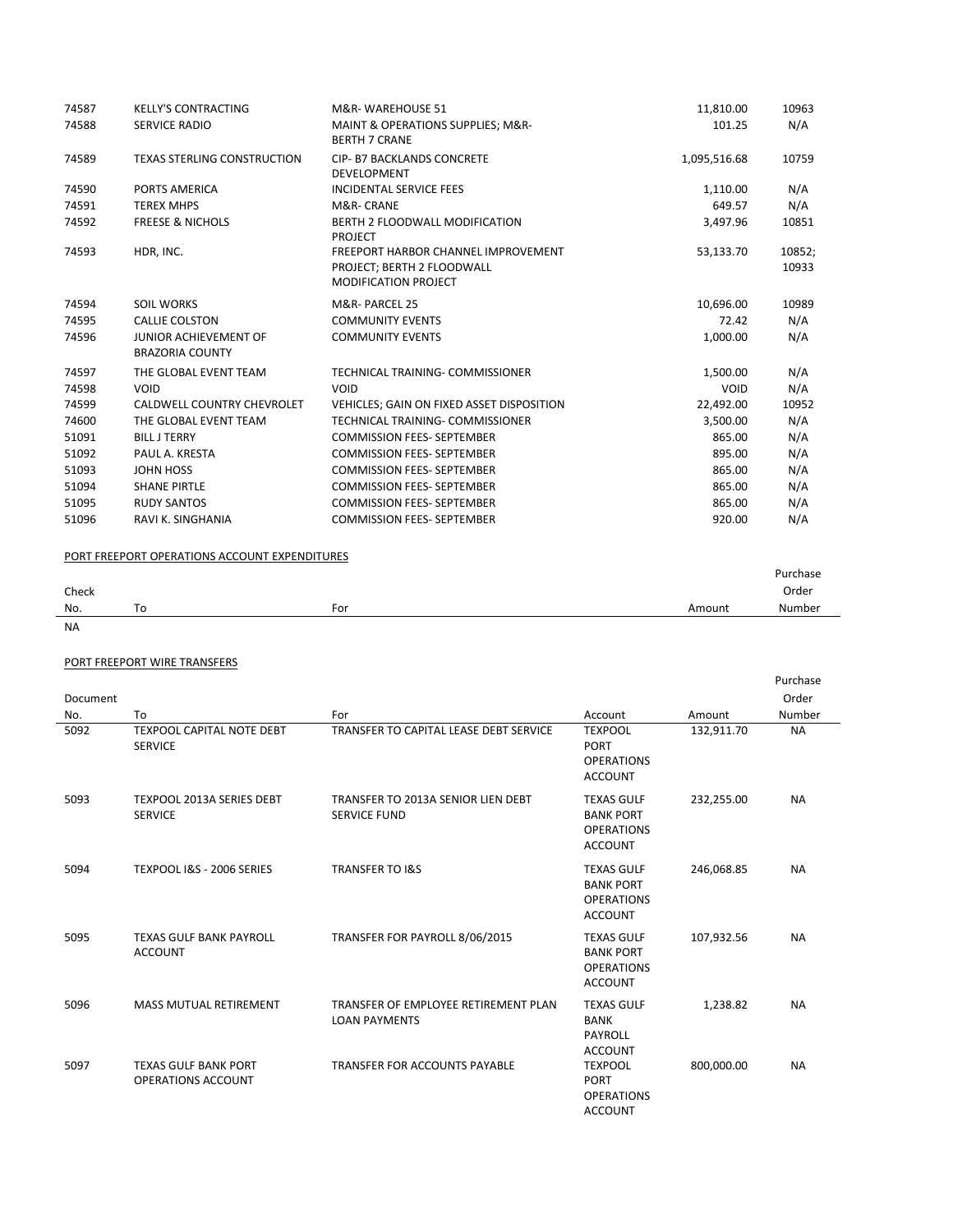| 5098 | TEXAS GULF BANK ACCOUNTS<br>PAYABLE               | TRANSFER FOR ACCOUNTS PAYABLE                                       | <b>TEXAS GULF</b><br><b>BANK PORT</b><br><b>OPERATIONS</b><br><b>ACCOUNT</b>            | 945,016.66   | <b>NA</b> |
|------|---------------------------------------------------|---------------------------------------------------------------------|-----------------------------------------------------------------------------------------|--------------|-----------|
| 5099 | <b>TEXAS GULF BANK ACCOUNTS</b><br>PAYABLE        | TRANSFER FOR ACCOUNTS PAYABLE                                       | <b>TEXAS GULF</b><br><b>BANK PORT</b><br><b>OPERATIONS</b><br><b>ACCOUNT</b>            | 6,400.00     | <b>NA</b> |
| 5100 | <b>BANK OF NEW YORK</b>                           | 2006 SERIES DEBT SERVICE PAYMENT                                    | <b>TEXPOOL</b><br>2006 BOND<br>PAYMENT<br><b>ACCOUNT</b>                                | 1,113,837.50 | <b>NA</b> |
| 5101 | <b>TEXAS GULF BANK ACCOUNTS</b><br>PAYABLE        | <b>TRANSFER FOR ACCOUNTS PAYABLE</b>                                | <b>TEXAS GULF</b><br><b>BANK PORT</b><br><b>OPERATIONS</b><br><b>ACCOUNT</b>            | 65,215.18    | <b>NA</b> |
| 5102 | <b>TEXAS GULF BANK ACCOUNTS</b><br>PAYABLE        | TRANSFER FOR ACCOUNTS PAYABLE                                       | <b>TEXAS GULF</b><br><b>BANK PORT</b><br><b>OPERATIONS</b><br><b>ACCOUNT</b>            | 32,817.00    | <b>NA</b> |
| 5103 | TEXAS GULF BANK ACCOUNTS<br><b>PAYABLE</b>        | <b>TRANSFER FOR ACCOUNTS PAYABLE</b>                                | <b>TEXAS GULF</b><br><b>BANK PORT</b><br><b>OPERATIONS</b><br><b>ACCOUNT</b>            | 28,921.28    | <b>NA</b> |
| 5104 | <b>TEXAS GULF BANK PAYROLL</b><br><b>ACCOUNT</b>  | TRANSFER FOR PAYROLL 8/20/2015                                      | <b>TEXAS GULF</b><br><b>BANK PORT</b><br><b>OPERATIONS</b><br><b>ACCOUNT</b>            | 106,092.24   | <b>NA</b> |
| 5105 | MASS MUTUAL RETIREMENT                            | TRANSFER OF EMPLOYEE RETIREMENT PLAN<br><b>LOAN PAYMENTS</b>        | <b>TEXAS GULF</b><br><b>BANK</b><br>PAYROLL<br><b>ACCOUNT</b>                           | 1,238.82     | <b>NA</b> |
| 5106 | MASS MUTUAL RETIREMENT                            | TRANSFER OF EMPLOYEE 457 PLAN<br><b>CONTRIBUTIONS</b>               | <b>TEXAS GULF</b><br><b>BANK</b><br>PAYROLL<br><b>ACCOUNT</b>                           | 10,403.46    | NA        |
| 5107 | <b>TEXAS GULF BANK ACCOUNTS</b><br>PAYABLE        | TRANSFER FOR ACCOUNTS PAYABLE                                       | <b>TEXAS GULF</b><br><b>BANK PORT</b><br><b>OPERATIONS</b><br><b>ACCOUNT</b>            | 412,853.66   | <b>NA</b> |
| 5108 | <b>TEXAS GULF BANK PORT</b><br>OPERATIONS ACCOUNT | TRANSFER FOR ACCOUNTS PAYABLE                                       | <b>TEXPOOL</b><br>PORT<br><b>OPERATIONS</b>                                             | 1,800,000.00 | NА        |
| 5110 | <b>BANK OF AMERICA</b>                            | TRANSFER FOR SENIOR LIEN REVENUE NOTE<br>2013B DEBT SERVICE PAYMENT | ACCOUNT<br><b>TEXAS GULF</b><br><b>BANK PORT</b><br><b>OPERATIONS</b><br><b>ACCOUNT</b> | 4,108.46     | NA        |
| 5111 | <b>TEXAS GULF BANK ACCOUNTS</b><br><b>PAYABLE</b> | <b>TRANSFER FOR ACCOUNTS PAYABLE</b>                                | <b>TEXAS GULF</b><br><b>BANK PORT</b><br><b>OPERATIONS</b><br><b>ACCOUNT</b>            | 1,749,482.50 | NA        |
| 5112 | <b>TEXAS GULF BANK ACCOUNTS</b><br>PAYABLE        | TRANSFER FOR ACCOUNTS PAYABLE                                       | <b>TEXAS GULF</b><br><b>BANK PORT</b><br><b>OPERATIONS</b><br><b>ACCOUNT</b>            | 25,992.00    | NA        |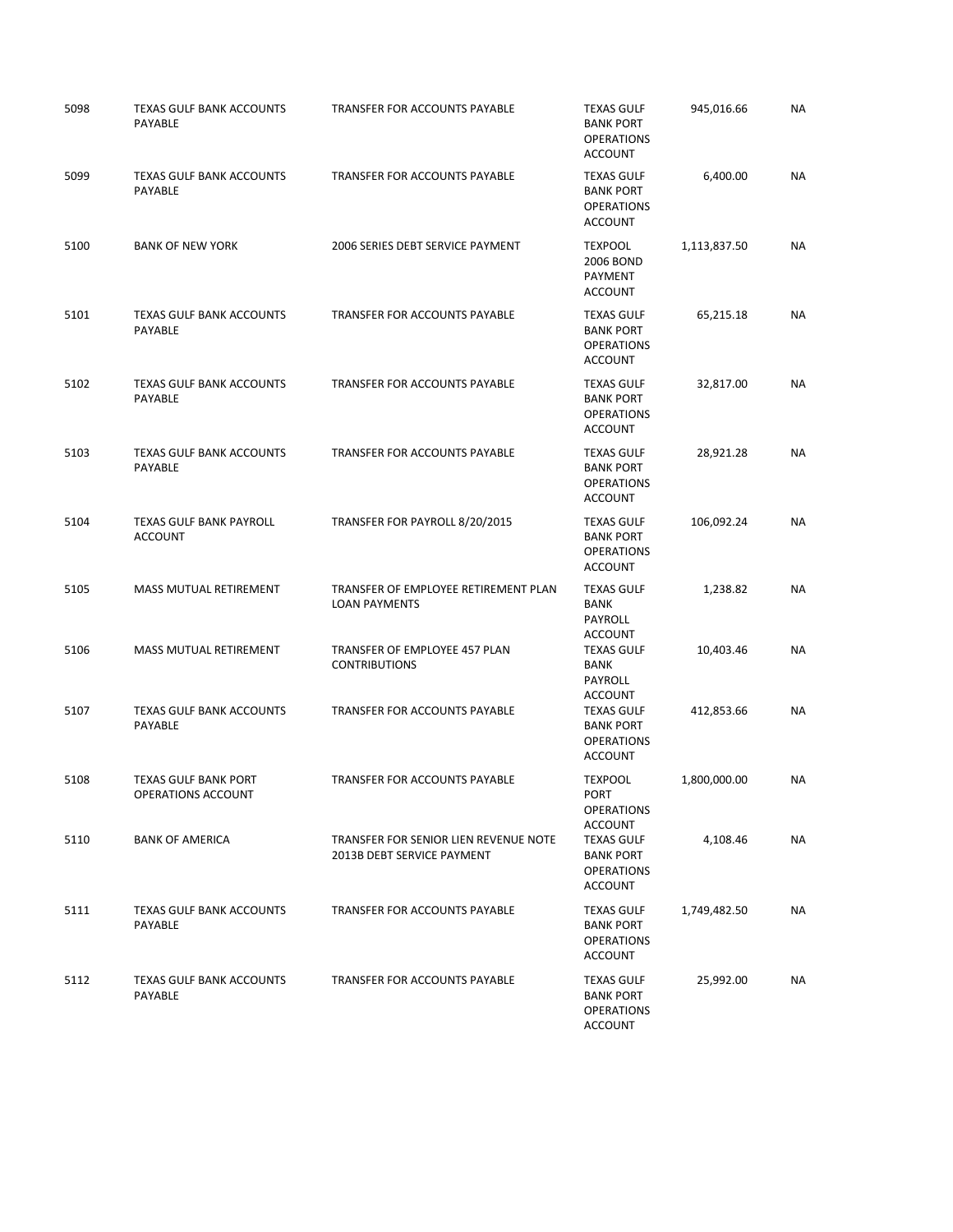#### PORT FREEPORT PAYROLL ACCOUNT EXPENDITURES

|                  |           |            | Purchase |
|------------------|-----------|------------|----------|
|                  |           |            | Order    |
| Description/Date |           | Amount     | Number   |
|                  |           |            |          |
| ADP              | 8/6/2015  | 98,617.94  | N/A      |
| ADP              | 8/20/2015 | 101,563.63 | N/A      |

A motion was made by Commissioner Terry to approve the disbursements. The motion was seconded by Commissioner Hoss with all Commissioners present voting in favor of the motion.

- 7. Reports from Executive Staff & Commissioners:
	- A. Receive report from Executive Port Director/CEO on activities and matters related to administrative affairs. Port tenant updates, USCOE, rail issues, AAPA Committees, leases, contracts, upcoming Port and civic events and other related administrative affairs.

Mr. Carlson reported on presentation made to the Brazoria County Transportation Summit He also complemented staff on an outstanding job on the charity fundraiser held last Friday for the Seth Williams family with over \$10,000 raised. Commissioners Santos and Singhania also commended staff for a job well done. The  $2<sup>nd</sup>$  floor of the new administration building was poured this week with the  $3<sup>rd</sup>$ floor being poured on Monday. The remaining walls will go up after that. The Breakbulk Conference will begin Tuesday next week in Houston. Tickets will be available for any Commissioners wishing to attend. Brazoria and Fort Bend County Judges visited the Port along with individuals from Matagorda County to view Port operations.

B. Receive report from Chief Financial Officer on monthly activity and matters related to financial results, investments, insurance, leases, real property matters and other related administrative affairs.

Mr. Strader gave a brief presentation of monthly finances to the Board.

C. Receive report from Director of Engineering on activities and matters related to Freeport Harbor Federal Channel, capital projects and other projects, Hydrographic Report and other related facility engineering matters.

In addition to his report, Mr. Hull talked about the draft feasibility plan the Corps of Engineers has for the flood protection system in raising the flood wall. He plans to attend a public meeting October 8th to hear what they have to say.

D. Receive report from Director of Operations on activities and matters related to operations, vessel activity, tonnage and other related port operation matters.

Mr. Durel stated that in August alone, Hoegh had six vessels. An issue for us was five of those vessels was within a 10-day window. Mr. Durel shared photos of what happens to the Port when they move that much cargo and we're not quite ready to handle everything sent our way. He also shared photos of the high & heavy lift cargo discharged and a photo of what the new entrance sign will look like once it is complete with all our new tenants. He added that Hoegh has seven vessels scheduled for September.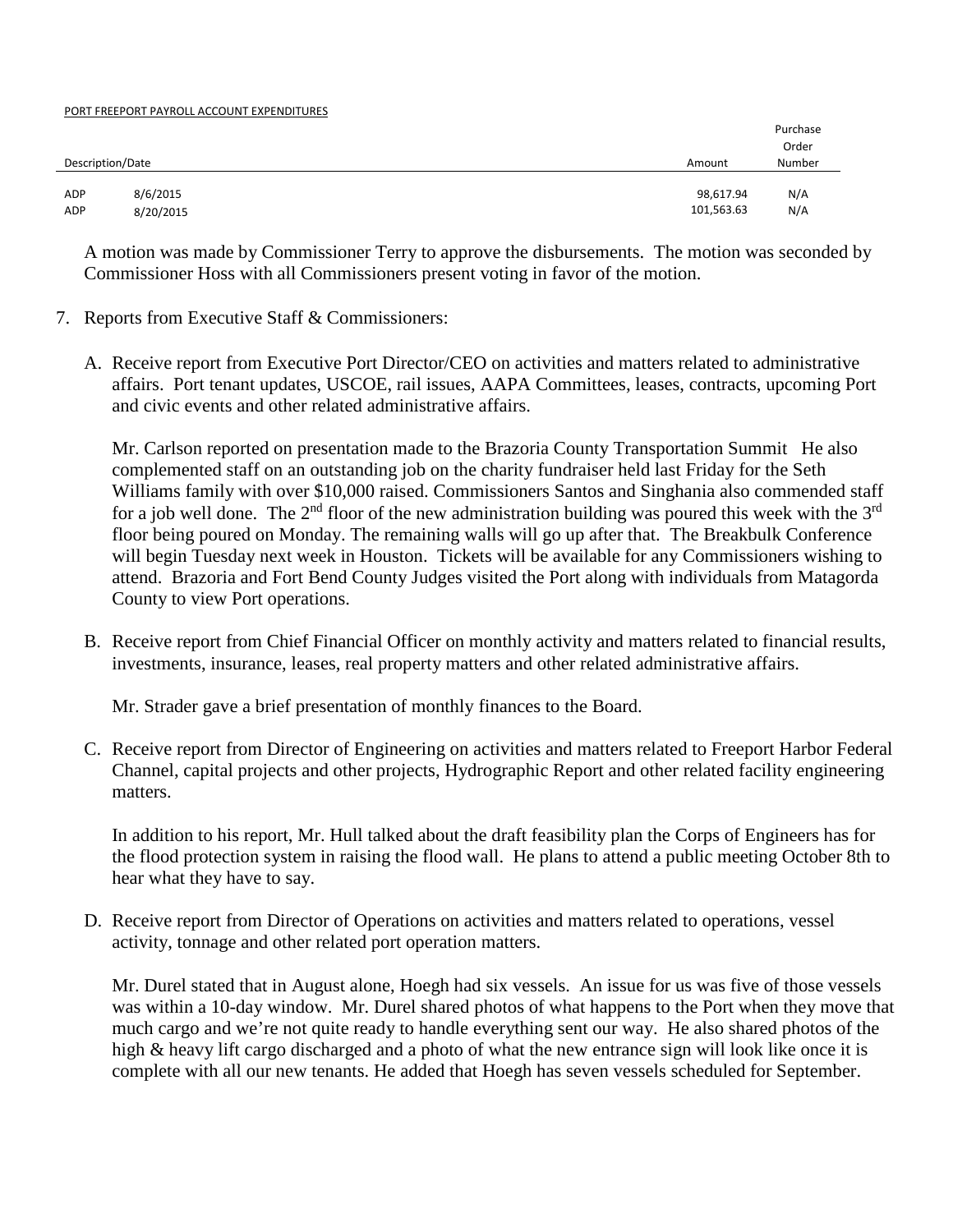E. Receive report from Director of Protective Services on matters related to safety meetings/injury report, security meetings, EMS update and other related safety, security and environmental matters.

In addition to his report, Mr. Hogan shared pictures of the silver Tahoe with the new graphics. He also reported on meetings with CBP for review of the new design of the buildout underneath the EOC stating it was about 98% finalized. The Security & Safety Committee has met various times throughout the month and will be coming to the Board with a timeline for the next two years along with cost involved.

F. Receive report from Director of Business & Economic Development on activities and matters related to industry meetings and Port presentations, Port events, and other related trade development or community relation matters.

Mr. Miura updated the Board on contract with Dole Fresh Fruit stating we are currently in the process of installing electrical for the platform cross dock platform which will be moved October  $27<sup>th</sup>$ . Anticipate full movement into Velasco Terminal November 2<sup>nd</sup>. He also reported a change in his report on Hoegh Autoliners stating the Parker Cabett building measurements was originally in the amendment as 58,500 sq.ft of space but is actually 68,500 which is a significant increase in revenue. He also reported discussions with Richardson for a container on barge service as well as discussions with a feeder service to bring container/feeder vessels into Port Freeport. The Breakbulk Convention is in Houston next week at the George R. Brown Convention center. Mr. Miura encouraged Commissioners to come out to the booth in show of support.

G. Receive report Director of External/Governmental Affairs on activities ad matters related to federal, state and local governmental affairs, Port tenant updates, USCOE, rail issues, HGAC/TPC, Committees, upcoming Port and civic events and other related governmental affairs.

Ms. Kile reported on East End Residents meeting Port Freeport hosted stating residents were very receptive and had numerous comments and questions. Mr. Carlson did an excellent job presenting information to the residents and Commissioner Santos' presence was appreciated. Commissioner Santos commended Ms. Kile on her efforts communicating with the residents.

8. Receive report from Commissioners on matters related to meetings and conferences attended, Port presentations and other related Port Commission matters.

Commissioner Hoss reported on his attendance in the weekly teleconference with the Corps of Engineers. Commissioner Singhania requested executive session discussion regarding feedback on the East End acquisition. He also reported on the judges' visit earlier in the week.

## 9. Public Comment

Mr. Jimmy Nealy with Seaway addressed the Board concerning tolling fees.

10. Receive presentation from the Wilson Group regarding potential development of a logistics park on Parcel 14 and 19.

Mr. Scott Pribula and other representatives from the Wilson Group (Team Freeport) gave a presentation outlining potential plans for the development of a logistics park and warehouses.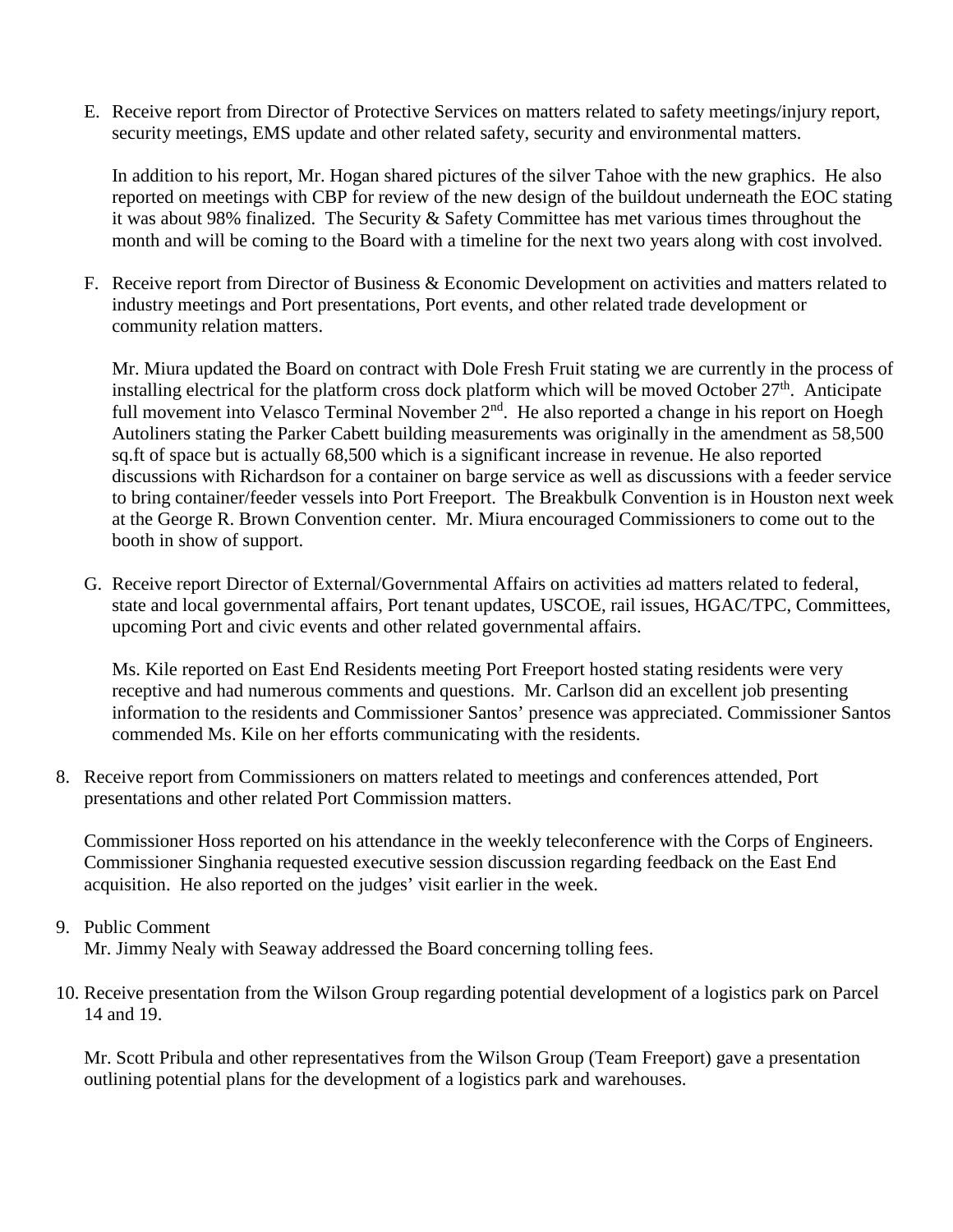11. Approval of a rate increase to Port Tariff No. 5.

Mr. Muira stated that a 3% increase to the tariff rate is requested. Users were notified over 30 days ago with the intent of making this increase effective October 1<sup>st</sup> and it is staff's recommendation that the Board approve the general rate increase for the operating tariff.

A motion was made by Commissioner Pirtle to approve the increase. The motion was seconded by Commissioner Kresta with all Commissioners present voting in favor of the motion.

12. Approval to host Hoegh dinner in Houston November 18, 2015 in recognition of the inaugural ceremony by Hoegh Autoliners.

A motion was made by Commissioner Terry to approve the hosting dinner for Hoegh. The motion was seconded by Commissioner Santos with all Commissioners present voting in favor of the motion.

13. Approval of proposed Trade Mission with Brazoria, Fort Bend & Houston Panamanian Consulate to Panama in January 2016.

A motion was made by Commissioner Pirtle to approve the trade mission. The motion was seconded by Commissioner Terry with all Commissioners present voting in favor of the motion.

14. Approval of the implementation of security personnel and/or devices related to a security camera system upgrade.

Mr. Hogan stated that this project is to upgrade the cameras within the Port, which is CCTV- security surveillance cameras and are also utilized for safety surveillance as well. Bids were requested with a company called Lensec coming in with the lowest bid. Mr. Hogan explained that the Port currently has maintenance agreements with Protection One for the Firetide and Honeywell systems. If Lensec touches those systems, the agreements are voided. His recommendation is to award Lensec all the hardware and the installation of 17 locations and award Protection One for 2 locations that have Firetide nodes and Honeywell configuration. This translates to awarding \$201,321.00 to Lensec and \$39,767.63 to Protection One for a total of \$241,088.63. This is a Port match grant with the Port's 25% share coming to \$60,272.16. It is staff's recommendation to move forward with this project.

A motion was made by Commissioner Hoss to approve the upgrade. The motion was seconded by Commissioner Kresta with all Commissioners present voting in favor of the motion.

15. Adoption of a resolution approving the acceptance of the Port's portion of proceeds received from high bidders on delinquent tax property held in trust by Brazoria County, Texas and authorizing the Chairman to join in conveyance to high bidders.

A motion was made by Commissioner Terry to approve the resolution. The motion was seconded by Commissioner Pirtle with all Commissioners present voting in favor of the motion.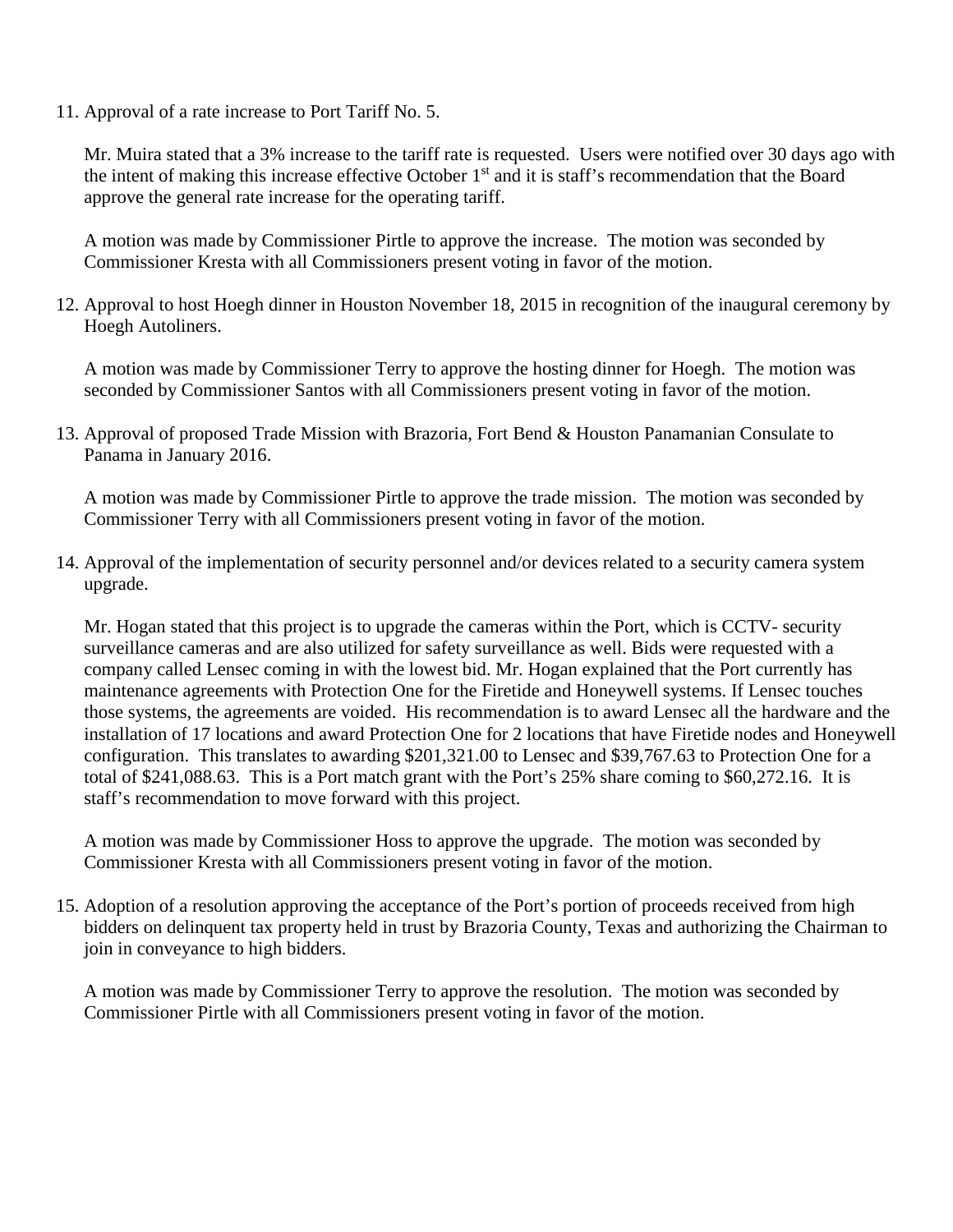- 16. EXECUTIVE SESSION in accordance with Subchapter D of the Open Meetings Act, Texas Government Code Section 551.001, et. seq., to review and consider the following:
	- A. Under authority of Section 551.071 for discussion with attorney regarding:
		- 1. Discussion regarding appointment of Port Freeport representative to Brazoria Fort Bend Rail District.
	- B. Under authority of Section 551.072 for discussion regarding:
		- 1. Discussion regarding the Assignment & Assumption of the Lease Agreement between Port Freeport and Maverick Tube Corporation.
		- 2. Discussion regarding the Letter of Credit for Tenaris Global Services (U.S.A.) Corporation.
		- 3. Discussion regarding an Assignment & Amendment to the Lease Agreement between Port Freeport and Hoegh Autoliners.
		- 4. Discussion regarding an Amendment to the Container/Trailer Marshalling Yard Complex between Port Freeport and Dole Fresh Fruit.
	- C. Under authority of Section 551.074 for discussion regarding Personnel Matters:
		- 1. Discussion regarding the CEO review and merit increase of Executive Staff: Controller, Accounting Manager, Operations Manager, Crane Maintenance Manager, Director of Operations, Director of Engineering, Network Systems Manager, Director of Protective Services, Director of Economic Development, Director of Government/External Affairs and Chief Financial Officer.
		- 2. Discussion regarding the evaluation and merit increase for Port Freeport employees: Executive Port Director & CEO.
- 17. RECONVENE OPEN SESSION to review and discuss the following:
- 18. Appointment of Port Freeport representative to Brazoria Fort Bend Rail District.

A motion was made by Commissioner Kresta to appoint Jason Miura as representative for Port Freeport and Glenn Carlson as temporary for the two positions until replacements from community are found. The motion was seconded by Commissioner Pirtle with all Commissioners present voting in favor of the motion.

19. Approval of the Assignment & Assumption of the Lease Agreement between Port Freeport and Maverick Tube Corporation.

A motion was made by Commissioner Pirtle to approve the assignment and assumption. The motion was seconded by Commissioner Terry with all Commissioners present voting in favor of the motion.

20. Approval of the Letter of Credit for Tenaris Global Services (U.S.A.) Corporation.

A motion was made by Commissioner Pirtle to approve the letter of credit. The motion was seconded by Commissioner Hoss with all Commissioners present voting in favor of the motion.

21. Approval of an assignment and amendment to the Lease Agreement between Port Freeport and Hoegh Autoliners.

This item was tabled for further consideration.